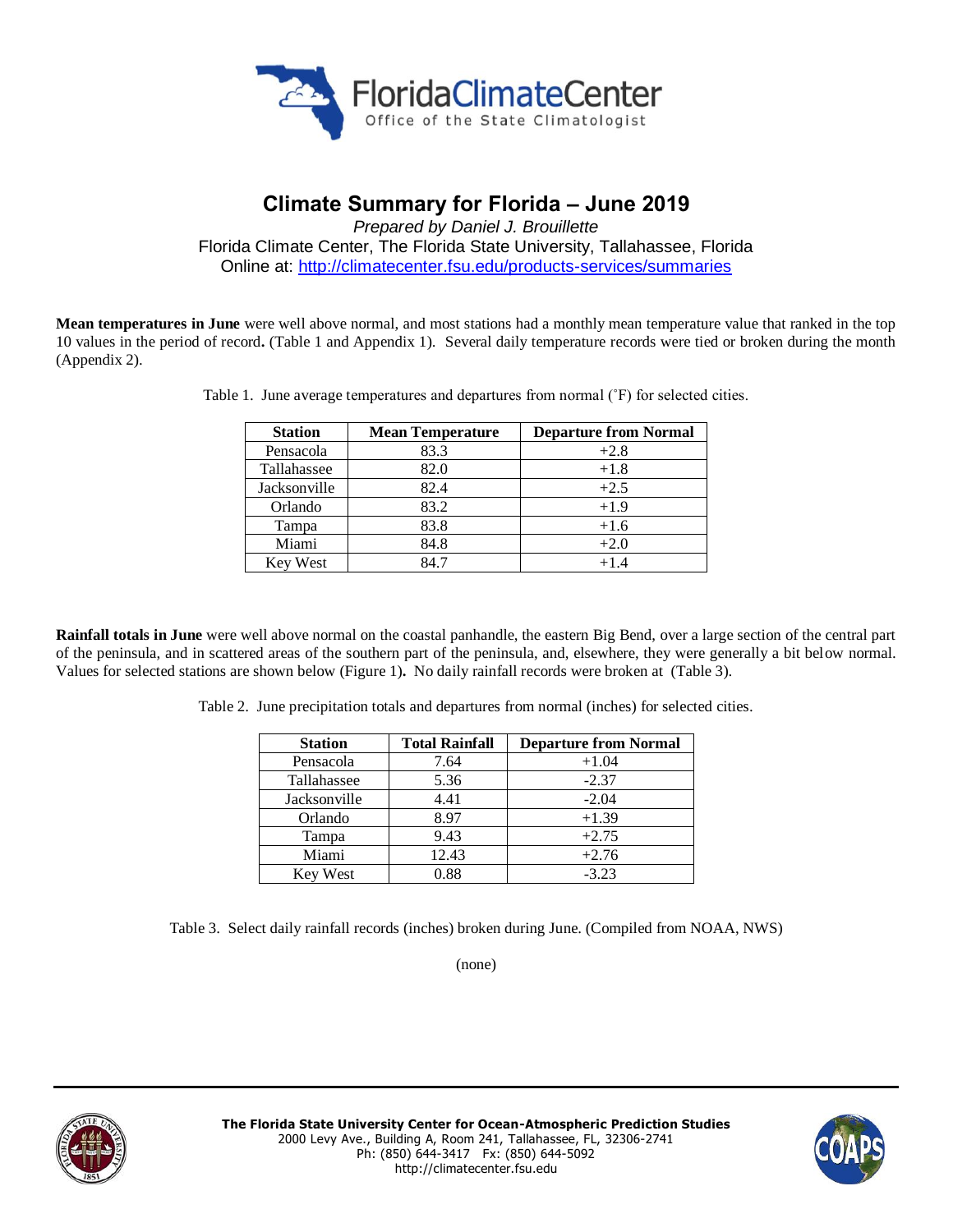# Figure 1. A graphical depiction of the monthly rainfall departure from normal (inches) for June is given in the figure below (courtesy of NOAA, NWS).



#### **El Niño continues, but positive SST anomalies have weakened.**

Based on current data and forecast models, forecasters with the Climate Prediction Center (CPC) continue with an El Nino Advisory. Above-average sea-surface temperatures (SSTs) continue to be present in the equatorial Pacific Ocean, but these positive anomalies have weakened in the last several weeks. The El Nino event is expected to continue through the balance of the boreal summer (67% chance) and possibly continue into the boreal autumn and winter (50-55% chance).

#### **Hazardous Weather Events in June.**

According the Local Storm Reports (LSRs) issued by the local National Weather Service (NWS) offices serving Florida, the following instances of hazardous weather were reported across the state in June 2019.

Table 4. Breakdown of storm reports submitted in Florida during the month of June. (Compiled from Iowa State University/Iowa Environmental Mesonet.)

| <b>Report Type</b> | <b>Number of Reports</b> |
|--------------------|--------------------------|
| Coastal Flood-     |                          |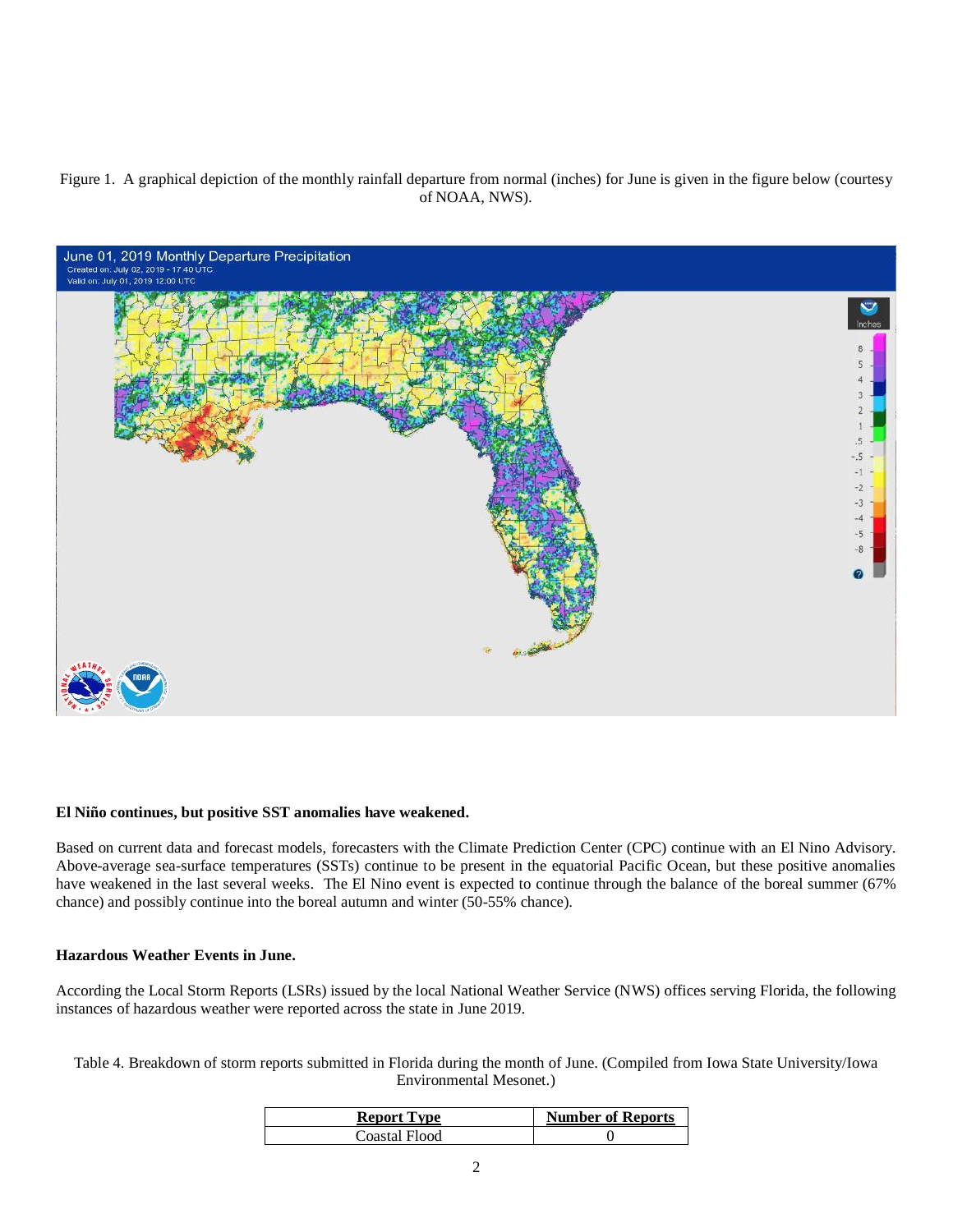| Dense Fog                    |     |
|------------------------------|-----|
| Flash Flood                  |     |
| Flood                        |     |
| Hail                         | 19  |
| Heavy Rain                   | 17  |
| Marine Hail                  |     |
| Marine Thunderstorm Wind     | 61  |
| Non-Thunderstorm Wind Damage |     |
| Non-Thunderstorm Wind Gust   |     |
| Tornado                      |     |
| Thunderstorm Wind Damage     | 68  |
| Thunderstorm Wind Gust       | 194 |
| Waterspout                   | 28  |

# **Drought-Related Impacts.**

Near the end of June 2019, according to the U.S. Drought Monitor, abnormally dry conditions were found on inland portions of the panhandle and in the far northeast part of the state. Moderate drought conditions were noted portions of Jackson, Holmes, Calhoun, and Walton counties; around Tallahassee and in portions of Gadsden and Jefferson counties; and in a zone including Jacksonville.

As of 3 July, the Lake Okeechobee water level was at 11.32 ft. above sea level, which is a bit below average for this time of the year.

# **U.S. Drought Monitor Florida**



Valid 8 a.m. EDT



Drought Conditions (Percent Area)

|                                         | None   | $D0-D4$ | $D1-D4$ | $D2-D4$ | $D3-D4$ | D <sub>4</sub> |
|-----------------------------------------|--------|---------|---------|---------|---------|----------------|
| Current                                 | 83.20  | 16.80   | 6.67    | 0.22    | 0.00    | 0.00           |
| <b>Last Week</b><br>06-18-2019          | 80.86  | 19.14   | 8.62    | 0.00    | 0.00    | 0.00           |
| 3 Months Ago<br>03-26-2019              | 78.31  | 21.69   | 0.00    | 0.00    | 0.00    | 0.00           |
| Start of<br>Calendar Year<br>01-01-2019 | 68.86  | 31.14   | 22.51   | 0.00    | 0.00    | 0.00           |
| Start of<br>Water Year<br>09-25-2018    | 100.00 | 0.00    | 0.00    | 0.00    | 0.00    | 0.00           |
| One Year Ago<br>06-26-2018              | 100.00 | 0.00    | 0.00    | 0.00    | 0.00    | 0.00           |

Intensity:





The Drought Monitor focuses on broad-scale conditions. Local conditions may vary. See accompanying text summary for forecast statements.

Author: Brad Pugh CPC/NOAA